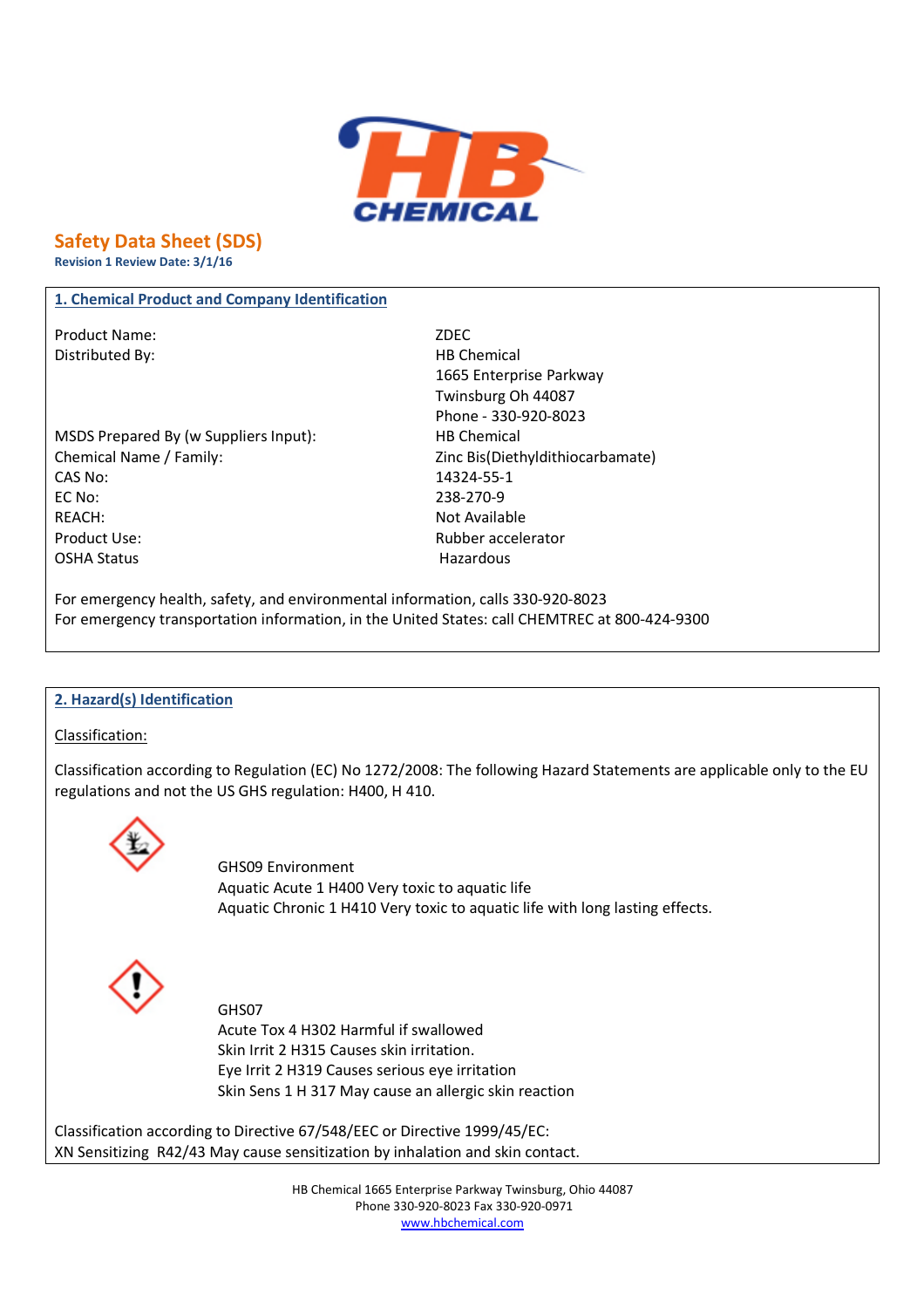| Xi Irritant R36/37/38 irritating to eyes, respiratory system and skin<br>N Dangerous for the environment R50/53 very toxic to aquatic organisms: may cause long-term adverse effect in the<br>aquatic environment.                                                                                                                                                                                                                                                                                                                                              |                                                                                                                                                                                                                                                                                                                                                                                                                                                      |  |
|-----------------------------------------------------------------------------------------------------------------------------------------------------------------------------------------------------------------------------------------------------------------------------------------------------------------------------------------------------------------------------------------------------------------------------------------------------------------------------------------------------------------------------------------------------------------|------------------------------------------------------------------------------------------------------------------------------------------------------------------------------------------------------------------------------------------------------------------------------------------------------------------------------------------------------------------------------------------------------------------------------------------------------|--|
| <b>Hazard Pictograms:</b><br>regulation and not the US GHS regulation: H400.                                                                                                                                                                                                                                                                                                                                                                                                                                                                                    | The following Hazard Statements are applicable only to the EU                                                                                                                                                                                                                                                                                                                                                                                        |  |
|                                                                                                                                                                                                                                                                                                                                                                                                                                                                                                                                                                 |                                                                                                                                                                                                                                                                                                                                                                                                                                                      |  |
| Signal Words:                                                                                                                                                                                                                                                                                                                                                                                                                                                                                                                                                   | Warning                                                                                                                                                                                                                                                                                                                                                                                                                                              |  |
|                                                                                                                                                                                                                                                                                                                                                                                                                                                                                                                                                                 | H302: Harmful if swallowed.<br>H319: Causes serious eye irritation.<br>H335: May cause respiratory irritation.<br>H315: Causes skin irritation.<br>H317: May cause an allergic skin reaction.<br>H410: Very toxic to aquatic life with long lasting effects.                                                                                                                                                                                         |  |
| Precautionary statement:                                                                                                                                                                                                                                                                                                                                                                                                                                                                                                                                        | P261: Avoid breathing dust/fume/gas/mist/vapours/spray.<br>P264: Wash hands thoroughly after handling.<br>Do not eat, drink or smoke when using this product.<br>P270:<br>P271: Use only outdoors or in a well-ventilated area.<br>P272: Contaminated work clothing should not be allowed out<br>of the workplace.<br>P273: Avoid release to the environment.<br>P280: Wear protective gloves/protective clothing/eye<br>protection/face protection. |  |
| IF SWALLOWED:                                                                                                                                                                                                                                                                                                                                                                                                                                                                                                                                                   | Call a POISON CENTER Or doctor/physician if you feel unwell.                                                                                                                                                                                                                                                                                                                                                                                         |  |
| <b>IF ON SKIN:</b>                                                                                                                                                                                                                                                                                                                                                                                                                                                                                                                                              | Wash with plenty of soap and water.                                                                                                                                                                                                                                                                                                                                                                                                                  |  |
| <b>IF INHALED:</b>                                                                                                                                                                                                                                                                                                                                                                                                                                                                                                                                              | Remove victim to fresh air and keep at rest in a position<br>comfortable for breathing.                                                                                                                                                                                                                                                                                                                                                              |  |
| <b>IF IN EYES:</b>                                                                                                                                                                                                                                                                                                                                                                                                                                                                                                                                              | Rinse cautiously with water for several minutes. Remove<br>contact lenses, if present and easy to do. Continue rinsing.                                                                                                                                                                                                                                                                                                                              |  |
| Call a POISON CENTER or doctor/physician if you feel unwell. : Rinse mouth.<br>If skin irritation occurs: Get medical advice/attention.<br>If skin irritation or rash occurs: Get medical advice/attention.<br>If eye irritation persists: Get medical advice/attention.<br>Take off contaminated clothing and wash before reuse.<br>Wash contaminated clothing before reuse.<br>Collect spillage.<br>Store in a well-ventilated place. Keep container tightly closed.<br>Store locked up.<br>Dispose of contents/container in according with local regulation. |                                                                                                                                                                                                                                                                                                                                                                                                                                                      |  |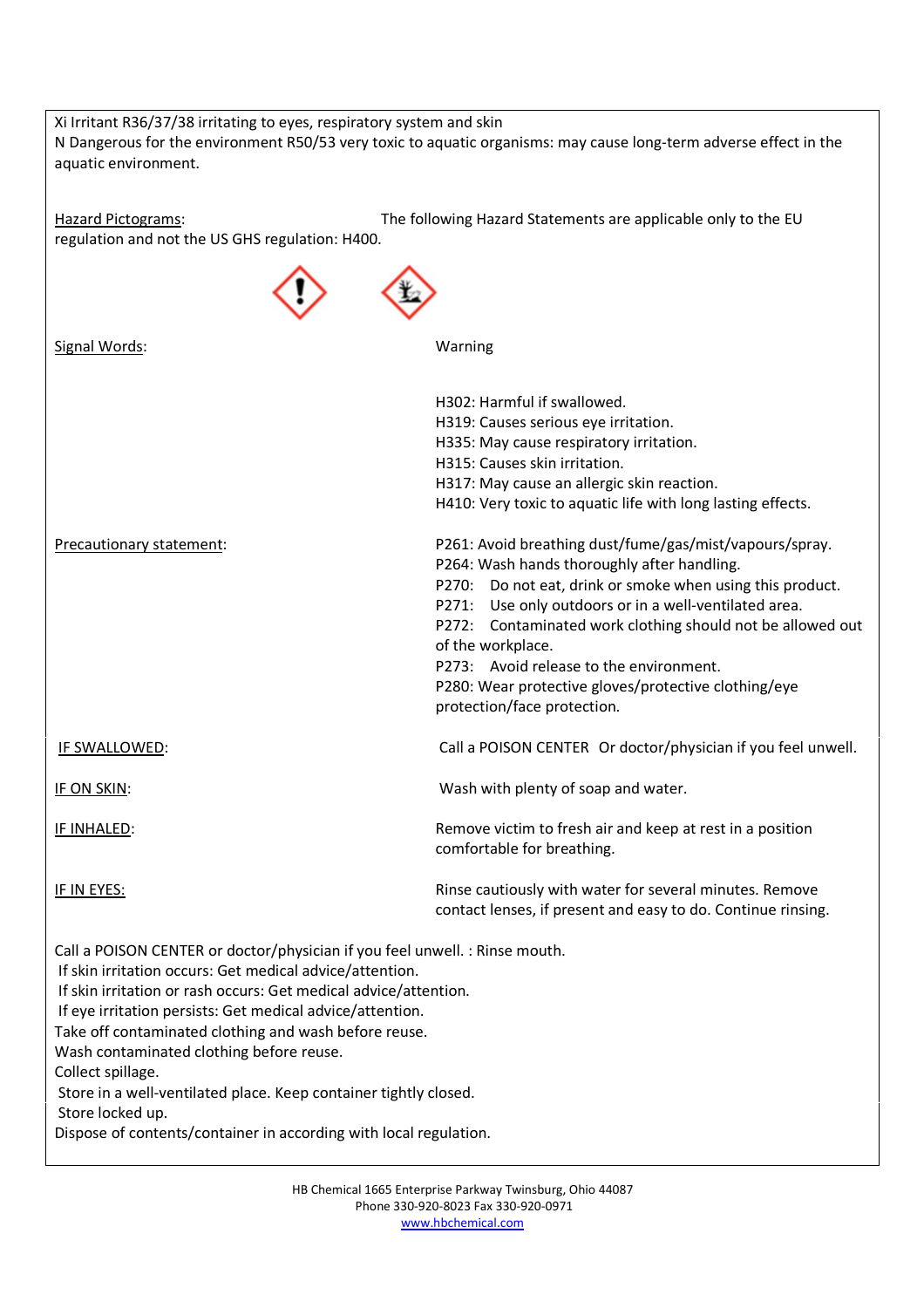| 3. Composition / Information on Ingredients |                            |            |           |               |
|---------------------------------------------|----------------------------|------------|-----------|---------------|
| Ingredient(s):<br><b>Chemical Name</b>      | <b>Registration</b><br>No. | CAS No.    | EC No.    | Concentration |
| Zinc bis(diethyldithiocarbamate)            | N/A                        | 14324-55-1 | 238-270-9 | 97%           |

| <b>4. First Aid Measures</b>                      |                                                                                                                                                                                                                                                                                                                                                                                                          |
|---------------------------------------------------|----------------------------------------------------------------------------------------------------------------------------------------------------------------------------------------------------------------------------------------------------------------------------------------------------------------------------------------------------------------------------------------------------------|
| Inhalation:                                       | Move exposed person to fresh air. Keep person warm and at<br>rest. If not breathing, or if breathing is irregular or if respiratory<br>arrest occurs, provide artificial respiration or oxygen by trained<br>personnel. If unconscious, place in recovery position and get<br>medical attention immediately. Maintain an open airway.<br>Loosen tight clothing such as a collar, tie, belt or waistband. |
| Eyes:                                             | Immediately flush eyes with plenty of water, occasionally lifting<br>the upper and lower eyelids. Check for and remove any contact<br>lenses. Continue to rinse for at least 10 minutes. Get medical<br>attention                                                                                                                                                                                        |
| Skin:                                             | Wash off immediately with soap and plenty of water removing<br>all contaminated clothes and shoes. If skin irritation persists, call<br>a physician.                                                                                                                                                                                                                                                     |
| Ingestion:                                        | Wash out mouth with water. Move exposed person to fresh air.<br>If material has been swallowed and the exposed person is<br>conscious, give plenty of water to drink. Do not induce vomiting<br>unless directed to do so by medical personnel.                                                                                                                                                           |
| Most important symptoms and effects,              |                                                                                                                                                                                                                                                                                                                                                                                                          |
| both acute and delayed:                           | Harmful if swallowed. Causes serious eye irritation. May cause<br>respiratory irritation. Causes skin irritation. May cause an<br>allergic skin reaction.                                                                                                                                                                                                                                                |
| Indication of any immediate medical attention and |                                                                                                                                                                                                                                                                                                                                                                                                          |
| Special treatment needed:                         | If skin irritation or rash occurs, get medical advices/attention.                                                                                                                                                                                                                                                                                                                                        |
|                                                   |                                                                                                                                                                                                                                                                                                                                                                                                          |
| <b>5. Fire-Fighting Measures</b>                  |                                                                                                                                                                                                                                                                                                                                                                                                          |
| <b>Suitable Extinguishing Media:</b>              | Water Spray (fog), Dry Chemical, Carbon Dioxide CO2, Foam                                                                                                                                                                                                                                                                                                                                                |

| Suitable Extinguishing Media:                          | Water Spray (fog), Dry Chemical, Carbon Dioxide CO2, Foam                                                                                                                         |
|--------------------------------------------------------|-----------------------------------------------------------------------------------------------------------------------------------------------------------------------------------|
| Unsuitable Extinguishing Media:                        | High volume water jet.                                                                                                                                                            |
| Special Fire Fighting Procedures:                      | Wear full protection clothing an NIOSH- approved self-<br>contained breathing apparatus with full face pieces operated in<br>the pressure demand or other positive pressure mode. |
| Special hazards arising from the substance or mixture: | Heating or fire can release toxic gas: Carbon oxides, nitrogen<br>oxides, sulfur oxides.                                                                                          |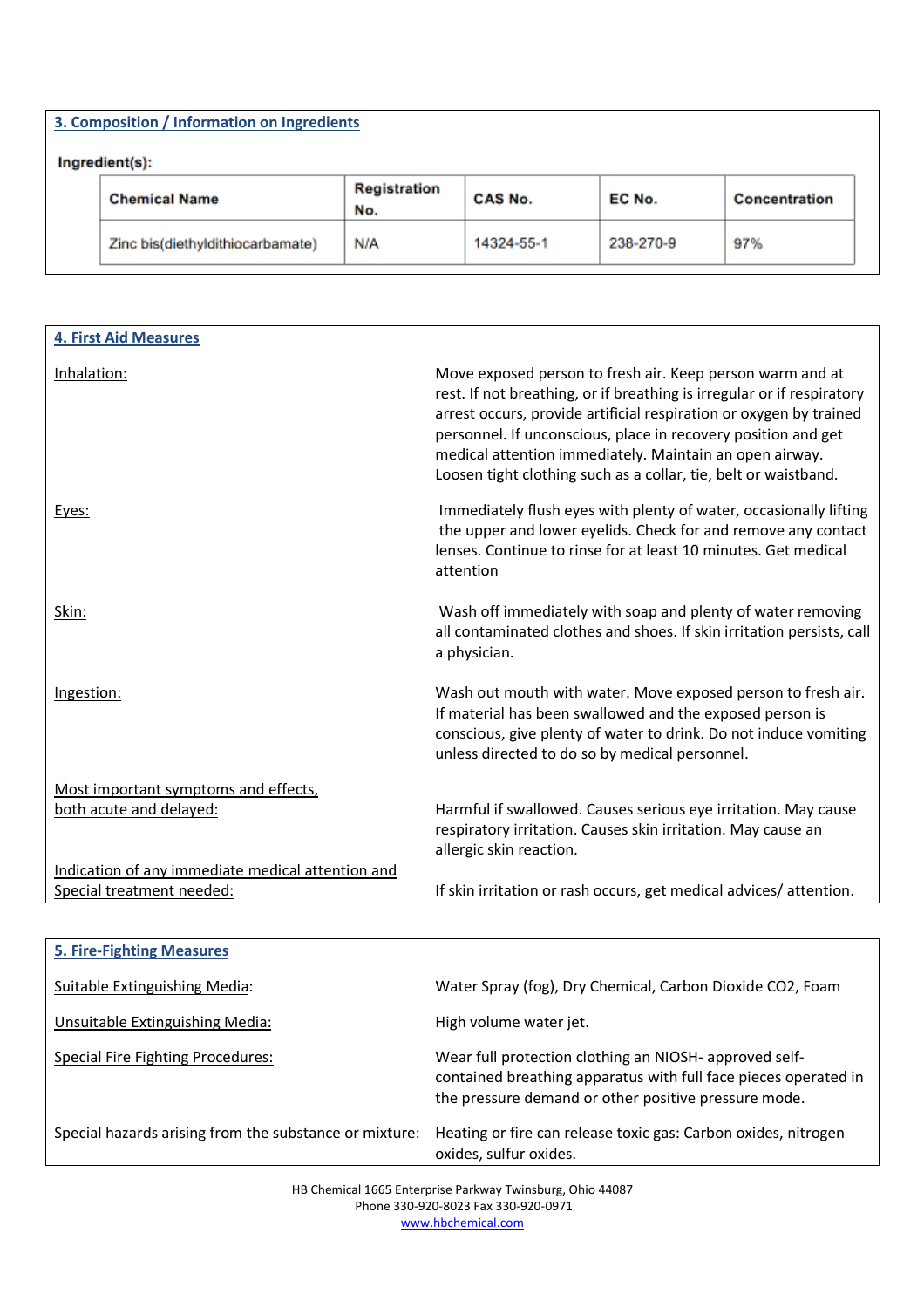### **6. Accidental Release Measures**

## Personal precautions, protective equipment and emergency procedures:

| For non-emergency personnel:             | No action shall be taken involving any personal risk or without<br>suitable training. Keep unnecessary and unprotected personnel<br>from entering. Do not touch or walk through spilled material.<br>Provide adequate ventilation. Avoid the generation of dust.<br>Avoid contact with skin, eyes and clothing. Use suitable eye<br>protection. Wear suitable coveralls to prevent exposure to the<br>skin.                                  |
|------------------------------------------|----------------------------------------------------------------------------------------------------------------------------------------------------------------------------------------------------------------------------------------------------------------------------------------------------------------------------------------------------------------------------------------------------------------------------------------------|
| For emergency responders:                | Wear an appropriate NIOSH/MSHA approved respirator if dust<br>is generated.                                                                                                                                                                                                                                                                                                                                                                  |
| <b>Environmental Precautions:</b>        | Very toxic to aquatic organisms. Avoid dispersal of spilt material<br>and runoff and contact with soil, waterways, drains and sewers.<br>Inform the relevant authorities if the product has caused<br>environmental pollution (sewers, waterways, soil or air).                                                                                                                                                                              |
| Methods for Containment and Cleaning up: | Large spill: Move containers from spill area. Prevent entry into<br>sewers, water courses, basements or confined areas. Vacuum,<br>sweep up and place in a designated, labelled waste container.<br>Dispose of via a licensed waste disposal contractor.<br>Small spill: Move containers from spill area. Vacuum or sweep<br>up and place in a designated, labelled waste container. Dispose<br>of via a licensed waste disposal contractor. |
| Reference to other sections:             | See Section 7 for information on safe handling.<br>See Section 8 for information on personal protection<br>equipment. See Section 13 for information on disposal.                                                                                                                                                                                                                                                                            |
| Additional information:                  | Not applicable.                                                                                                                                                                                                                                                                                                                                                                                                                              |

| 7. Handling and Storage:                                         |                                                                                                                                                                                                                                                                                                                                                                     |
|------------------------------------------------------------------|---------------------------------------------------------------------------------------------------------------------------------------------------------------------------------------------------------------------------------------------------------------------------------------------------------------------------------------------------------------------|
| Precautions for safe handling:                                   |                                                                                                                                                                                                                                                                                                                                                                     |
| Protective measures:                                             | Avoid contact with eyes and skin. Avoid breathing dust. Wash<br>hands, forearms and face thoroughly after handling chemical<br>products, before eating, smoking and using the lavatory and at<br>the end of the working period. Appropriate techniques should<br>be used to remove potentially contaminated clothing. Wash<br>contaminated clothing before reusing. |
| Advice on general occupational hygiene:                          | Do not eat, drink and smoke in work areas. Wash hands after<br>use. Remove contaminated clothing and protective equipment<br>before entering eating areas.                                                                                                                                                                                                          |
| Conditions for safe storage, including<br>any incompatibilities: | Store in accordance with local regulations. Store in a dry and<br>cool place. Keep container tightly closed until ready for use.                                                                                                                                                                                                                                    |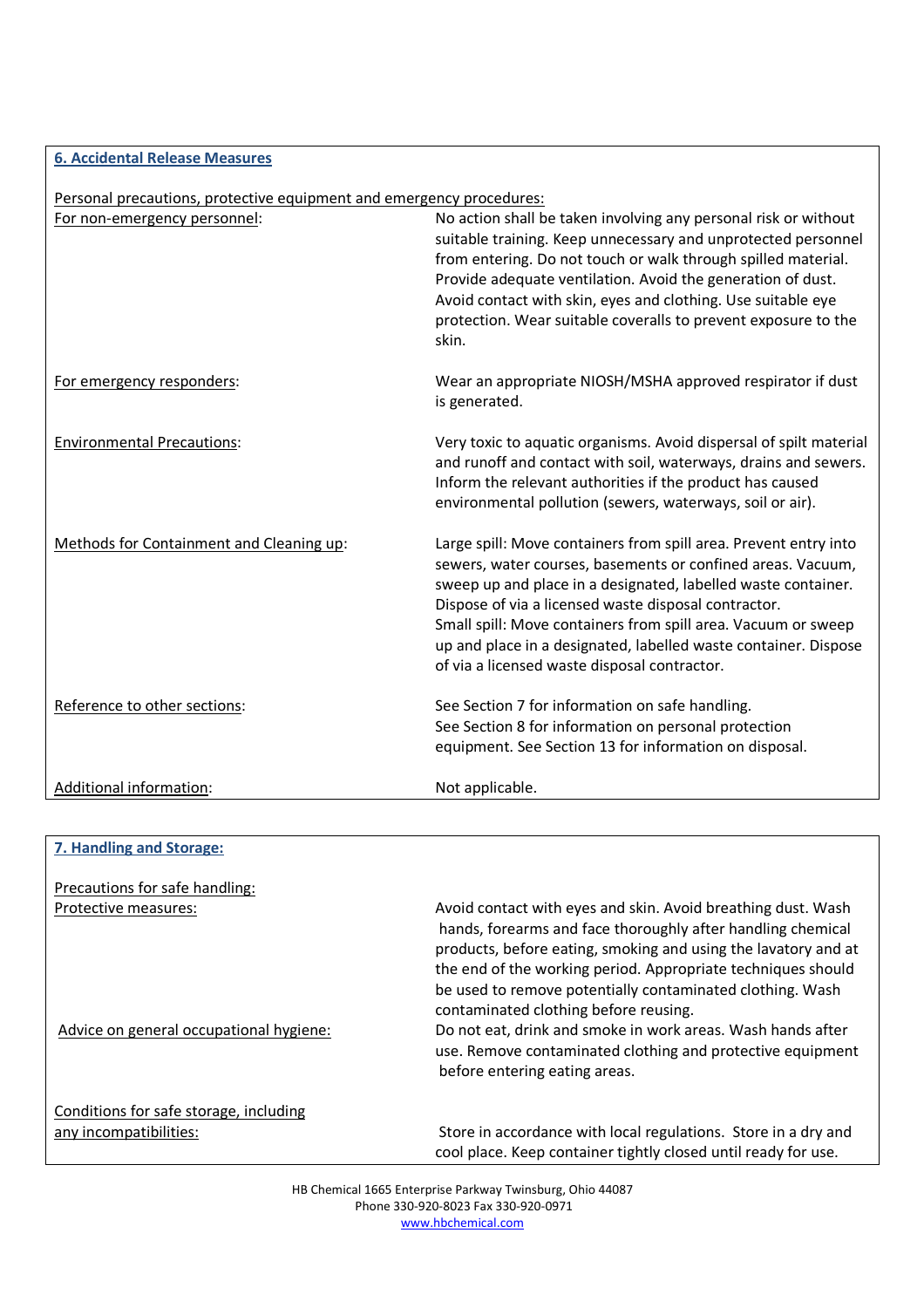Containers that have been opened should be carefully closed. Do not store in un-labelled containers. Use appropriate containment to avoid environmental contamination. Packaging materials: Recommended: Use original container. Do not store near acids or oxidizers.

| 8. Exposure Controls / Personal Protection |                                                                                                                                                                                                                                                                                               |
|--------------------------------------------|-----------------------------------------------------------------------------------------------------------------------------------------------------------------------------------------------------------------------------------------------------------------------------------------------|
| Control parameters:                        | Occupational exposure limits: Not available.<br>Additional exposure limits under the conditions of use: Not<br>available.                                                                                                                                                                     |
| DNEL/DMEL and PNEC-Values:                 | Not available.                                                                                                                                                                                                                                                                                |
| <b>Exposure Controls:</b>                  |                                                                                                                                                                                                                                                                                               |
| Appropriate engineering controls:          | Where exposure limits apply to this product or its ingredients,<br>personal, workplace atmosphere or biological monitoring may<br>be required to determine the effectiveness of the ventilation or<br>other control measures and/or the necessity to use respiratory<br>protective equipment. |
| <b>Respiratory Protection:</b>             | Use a properly fitted, air-purifying or air-fed respirator<br>complying with an approved standard (conforming to EN140<br>with Type A/P2 filter or better [PPE29]) if a risk assessment<br>indicates this is necessary.                                                                       |
| Thermal hazards:                           | Wear suitable protective clothing to prevent heat.                                                                                                                                                                                                                                            |
| Protective Gloves:                         | Wear chemically resistant gloves (tested to EN374) in<br>combination with intensive management supervision controls.<br>Suitable glove materials include e.g.: Nitrile rubber coated<br>textile gloves. Minimum breakthrough time / gloves: 480 min;<br>Minimum thickness / gloves: 0.4mm     |
| Eye Protection:                            | Safety eyewear complying with an approved standard should be<br>used when a risk assessment indicates this is necessary to avoid<br>exposure to liquid splashes, mists, gases or dusts.<br>Recommended: Tightly-fitting safety goggles with side-shields,<br>face-shield.                     |
| Environmental exposure controls:           | Avoid discharge into the environment. According to local<br>regulations, federal and official regulations.                                                                                                                                                                                    |

| 9. Physical and Chemical Properties                       |                       |  |
|-----------------------------------------------------------|-----------------------|--|
| Appearance:                                               | Solid                 |  |
| Colour:                                                   | White to off-white    |  |
| Odour:                                                    | Not available         |  |
| Odour threshold:                                          | Not available         |  |
| pH:                                                       | Not available         |  |
| Melting point/range (°C):                                 | 172-183ºC /101.325kPa |  |
| HR Chamical 1665 Enterprise Darkway Twinsburg, Obio 44087 |                       |  |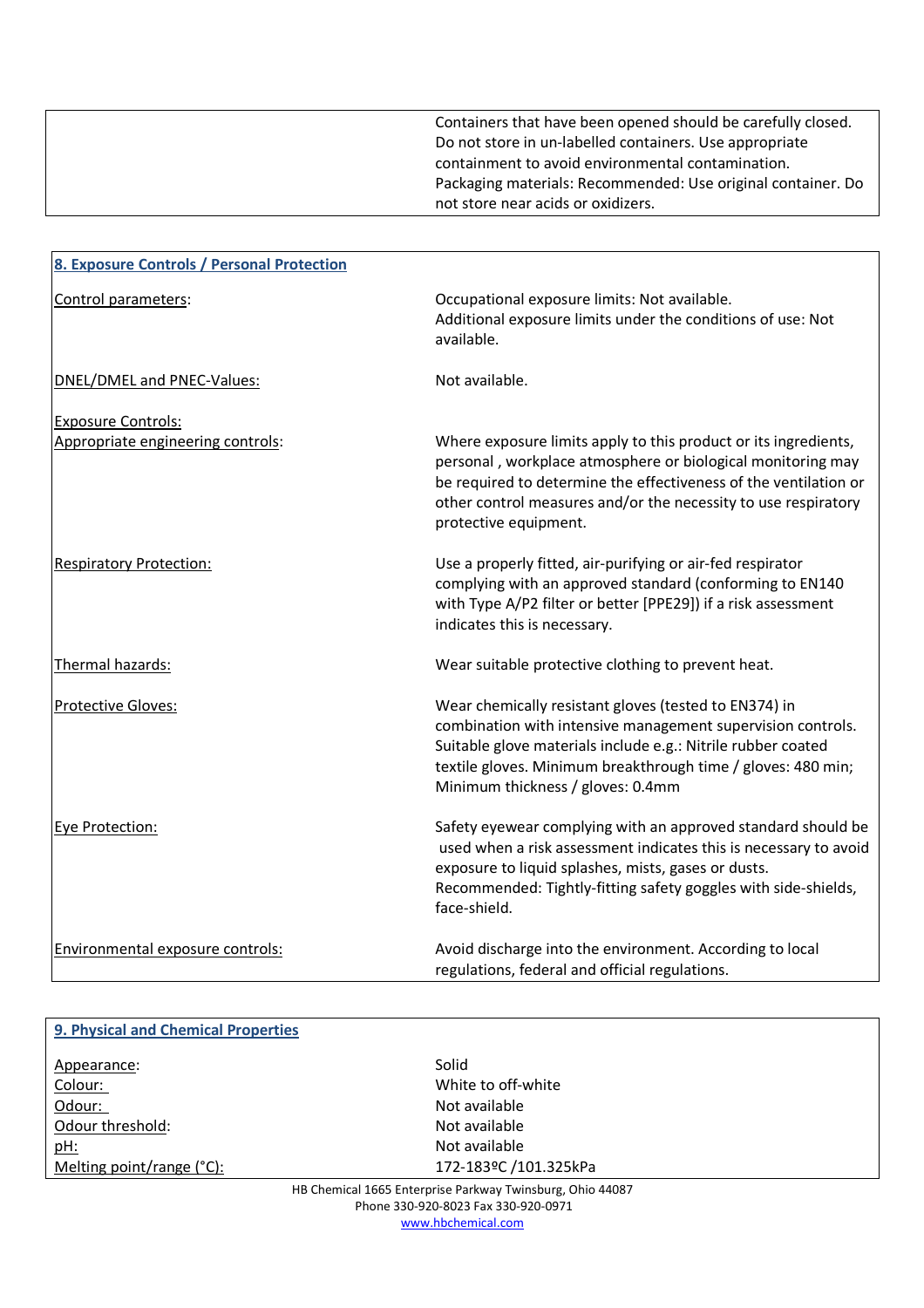| Boiling point/range (°C) :                       | 301 ºC/1013hPa                |
|--------------------------------------------------|-------------------------------|
| Flash point (°C):                                | Not available                 |
| Evaporation rate:                                | Not available                 |
| Flammability limit - lower (%):                  | Not available                 |
| Flammability (solid, gas):                       | Not readily combustible solid |
| Ignition temperature (°C):                       | Not available                 |
| Upper/lower flammability/explosive limits:       | Not available                 |
| Vapour pressure (20°C):                          | Not available                 |
| Vapour density:                                  | Not available                 |
| <b>Relative Density:</b>                         | Not available                 |
| Bulk density (kg/m3):                            | 1480kg/m3                     |
| Water solubility (g/l):                          | 1.06mg/l(20 °C)               |
| n-Octanol/Water (log Po/w):                      | Not available.                |
| Auto-ignition temperature:                       | Not available                 |
| Decomposition temperature:                       | Not available                 |
| Viscosity, dynamic (mPa.s):                      | Not available                 |
| <b>Explosive properties:</b>                     | Not explosive                 |
| Oxidising properties:                            | Not oxidising                 |
| Molecular Formula:                               | C10H20N2S4Zn                  |
| Molecular Weight:                                | 361.93                        |
|                                                  |                               |
| Other information:                               |                               |
| Fat solubility(solvent- oil to be specified)etc: | Not available                 |
| Surface tension:                                 | Not available                 |
| Dissociation constant in water(pKa):             | Not available                 |
| Oxidation-reduction Potential:                   | Not available                 |
| Specific gravity:                                | Not available                 |

| 10. Stability and Reactivity          |                                                                                                  |
|---------------------------------------|--------------------------------------------------------------------------------------------------|
| Reactivity:                           | The substance is stable under normal storage and handling<br>conditions.                         |
| Stability:                            | Stable at room temperature in closed containers under normal<br>storage and handling conditions. |
| Incompatibility (Materials to Avoid): | Acids, oxidizing agents.                                                                         |
| Conditions to Avoid:                  | Incompatible materials Keep away from heat, sparks and<br>flames.                                |
| Possibility of hazardous reactions:   | Reacts with acids under release of toxic and highly flammable<br>carbon disulfide.               |
| Hazardous decomposition products:     | Carbon oxides, nitrogen oxides, hydrogen cyanide, zinc oxide<br>fumes.                           |

| 11. Toxicological Information                |               |
|----------------------------------------------|---------------|
| Toxicokinetics, metabolism and distribution: |               |
| Non-human toxikological data:                | Not available |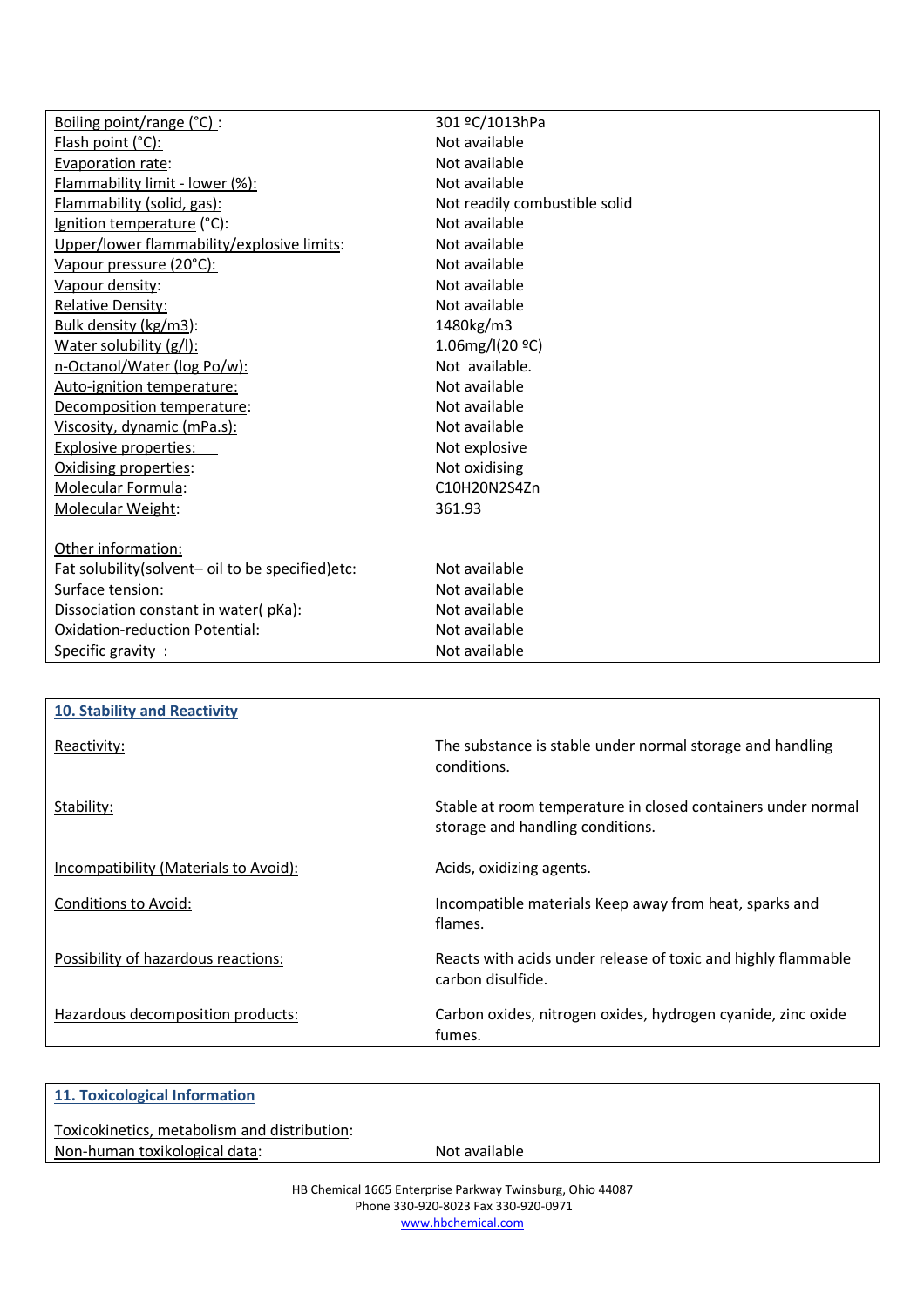| Information on toxicological effects: |                                      |
|---------------------------------------|--------------------------------------|
| Acute toxicity:                       | LD50(Oral, Rat):1960 mg/kg bw        |
|                                       | LD50(Dermal, Rabbit): >2000 mg/kg bw |
|                                       | LC50(Inhalation, Rat): Not available |
| Skin corrosion/Irritation:            | Causes skin irritation.              |
| Serious eye damage/irritation:        | Causes serious eye irritation.       |
| Respiratory or skin sensitization:    | May cause an allergic skin reaction. |
| Germ cell mutagenicity:               | Not classified                       |
| Carcinogenicity:                      | Not classified                       |
| Reproductive toxicity:                | Not classified                       |
| STOT- single exposure:                | May cause respiratory irritation.    |
| STOT-repeated exposure:               | Not classified.                      |

# 12. Ecological Information

Other adverse effects:

Toxicity:

|                                 | <b>Acute toxicity</b>                                        | Time | <b>Species</b> | Method                           | <b>Evaluation</b> | <b>Remarks</b> |
|---------------------------------|--------------------------------------------------------------|------|----------------|----------------------------------|-------------------|----------------|
| <b>LC50</b>                     | $0.42$ mg/l                                                  | 24h  | Fish           | <b>OECD 203</b>                  | N/A               | N/A            |
| <b>LC50</b>                     | $0.24$ mg/l                                                  | 48h  | Daphnia        | <b>OECD 202</b>                  | N/A               | N/A            |
| EC50                            | $1.1 \text{ mg}/I$                                           | 96h  | Algae          | <b>OECD 201</b>                  | N/A               | N/A            |
|                                 | Persistence and degradability:<br>Bioaccumulative potential: |      |                | Not available.<br>Not available. |                   |                |
|                                 |                                                              |      |                |                                  |                   |                |
| Mobility in soil:               |                                                              |      |                | Not available.                   |                   |                |
| Results of PBT&vPvB assessment: |                                                              |      | Not available. |                                  |                   |                |

| <b>13. Disposal Considerations</b> |                                                                                                                                                                    |
|------------------------------------|--------------------------------------------------------------------------------------------------------------------------------------------------------------------|
| Waste treatment methods:           | The material should be disposed of by incineration in a chemical<br>incinerator in compliance with national and regional<br>requirements.                          |
| Product / Packaging disposal:      | If empty container retains product residues, all label<br>precautions must be observed. Return for reuse or dispose<br>according to national or local regulations. |

Not available.